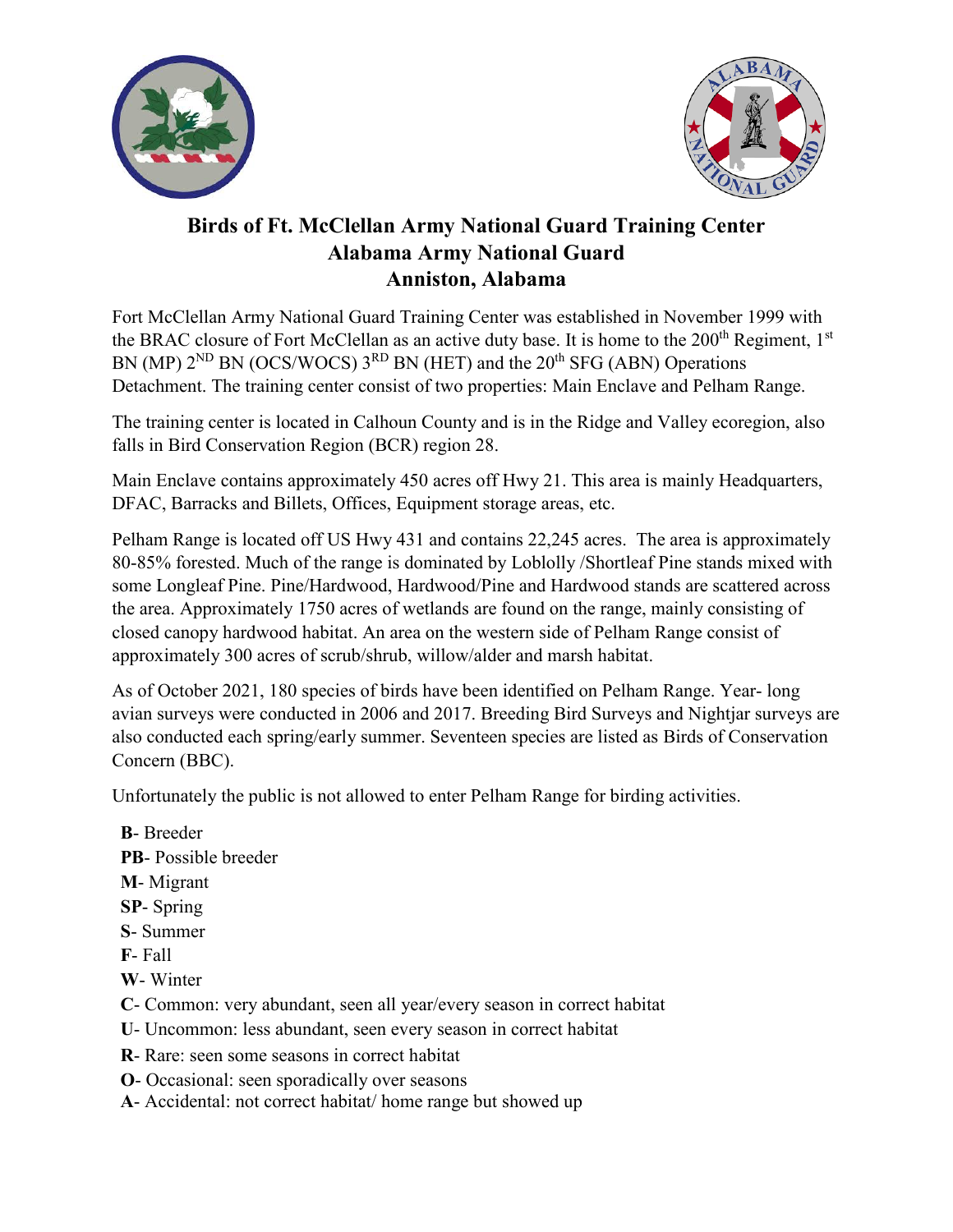| <b>Species</b><br>Grebes      | <b>Scientific Name</b>     | B           | <b>PB</b> | M                         | <b>SP</b>      | S              | F             | W             |
|-------------------------------|----------------------------|-------------|-----------|---------------------------|----------------|----------------|---------------|---------------|
| Pied-billed Grebe             | Podilymbus podiceps        |             | X         |                           | $\mathbb{R}$   | $\mathbf R$    | $\mathbb{R}$  | $\mathbf R$   |
| Cormorants                    |                            |             |           |                           |                |                |               |               |
| Double-crested Cormorant      | Phalacrocorax auritus      |             |           |                           | A              | A              |               |               |
| Gulls                         |                            |             |           |                           |                |                |               |               |
| Ring billed Gull              | Larus delawarensis         |             |           |                           | $\mathcal{O}$  | $\mathcal{O}$  |               |               |
| <b>Wading Birds</b>           |                            |             |           |                           |                |                |               |               |
| Great Egret                   | Ardea alba                 |             |           |                           | $\mathbf O$    | $\mathbf{O}$   |               |               |
| Great Blue Heron              | Ardea herodias             | X           |           |                           | $\overline{C}$ | $\overline{C}$ | $\mathcal{C}$ | $\mathsf{C}$  |
| Green Heron                   | <b>Butorides</b> virescens | X           |           |                           | U              | U              |               |               |
| Little Blue Heron             | Egretta caerulea           |             | X         |                           | $\mathbf O$    | $\overline{O}$ |               |               |
| Black-crowned Night-heron     | Nycticorax nycticorax      | X           |           |                           | U              | U              |               |               |
| White Ibis                    | Eudocimus albus            |             |           |                           | $\mathbf{A}$   |                |               |               |
| American Bittern              | Botaurus lentiginosus      |             |           | $\boldsymbol{\mathrm{X}}$ | $\mathbf R$    |                | $\mathbf R$   | $\mathbf R$   |
| <b>Swans, Geese and Ducks</b> |                            |             |           |                           |                |                |               |               |
| <b>Blue-winged Teal</b>       | Anas discors               |             |           | $\mathbf X$               | U              |                | $\mathbf U$   | $\mathbf U$   |
| Green-winged Teal             | Anas crecca                |             |           | X                         | U              |                | $\mathbf U$   | $\mathbf U$   |
| Mallard                       | Anas platyrhynchos         |             | X         |                           | U              | U              | U             | U             |
| American Black Duck           | Anas rubripes              |             |           | X                         |                |                | $\mathbf R$   | $\mathbf R$   |
| <b>Wood Duck</b>              | Aix sponsa                 | X           |           |                           | $\mathcal{C}$  | $\mathcal{C}$  | $\mathcal{C}$ | $\mathcal{C}$ |
| Canada Goose                  | Branta canadensis          | X           |           |                           | U              | U              | U             | U             |
| Red breasted Merganser        | Mergus serrator            |             |           | X                         | $\mathbf O$    |                |               |               |
| Hooded Merganser              | Lophodytes cucullatus      | X           |           |                           | U              | U              | $\mathbf U$   | U             |
| <b>Snow Goose</b>             | Chen caerulescens          |             |           | X                         | $\mathbf O$    |                |               |               |
| <b>Bufflehead</b>             | Bucephala albeola          |             |           | X                         |                |                | $\Omega$      | $\Omega$      |
| <b>Diurnal Raptors</b>        |                            |             |           |                           |                |                |               |               |
| Cooper's Hawk                 | Accipiter cooperii         | X           |           |                           | U              | U              | U             | U             |
| Sharp-shinned Hawk            | Accipiter striatus         |             | X         |                           | $\mathbf R$    | $\mathbf R$    | $\mathbf R$   | $\mathbb{R}$  |
| Red-tailed Hawk               | Buteo jamaicensis          | X           |           |                           | $\mathcal{C}$  | $\mathcal{C}$  | $\mathcal{C}$ | $\mathsf C$   |
| Red-shouldered Hawk           | <b>Buteo lineatus</b>      | X           |           |                           | $\mathcal{C}$  | $\mathcal{C}$  | $\mathcal{C}$ | $\mathcal{C}$ |
| Broad-winged Hawk             | <b>Buteo</b> platypterus   | $\mathbf X$ |           |                           | U              | $\mathbf U$    |               |               |
| Northern Harrier              | Circus cyaneus             |             |           | $\mathbf X$               | U              |                | $\mathbf U$   |               |
| Peregrine Falcon              | Falco peregrinus           |             |           | $\mathbf X$               | $\mathbf O$    |                | $\Omega$      |               |
| Merlin                        | Falco columbarius          |             |           | X                         | $\overline{O}$ |                |               |               |
| American Kestrel              | Falco sparverius           | X           |           |                           | U              | $\mathbf U$    | $\mathbf U$   | $\mathbf U$   |
| <b>Bald Eagle</b>             | Haliaeetus leucocephalus   |             |           |                           |                | $\mathbf O$    |               |               |
| Golden Eagle                  | Aquila chrysaetos          |             |           | X                         | $\mathbf O$    |                |               |               |
| Mississippi Kite              | Ictinia mississippiensis   |             | X         |                           | ${\bf R}$      | $\mathbf R$    |               |               |
| Turkey Vulture                | Cathartes aura             | X           |           |                           | $\mathcal{C}$  | $\mathcal{C}$  | $\mathcal{C}$ | $\mathbf C$   |
| <b>Black Vulture</b>          | Coragyps atratus           |             | X         |                           | U              | $\mathbf U$    | U             | U             |
| <b>Upland Game Birds</b>      |                            |             |           |                           |                |                |               |               |
| Northern Bobwhite Quail       | Colinus virginianus        | X           |           |                           | U              | $\mathbf U$    | U             | U             |
| Wild Turkey                   | Meleagris gallopavo        | X           |           |                           | $\mathcal{C}$  | $\mathbf C$    | $\mathcal{C}$ | $\mathbf C$   |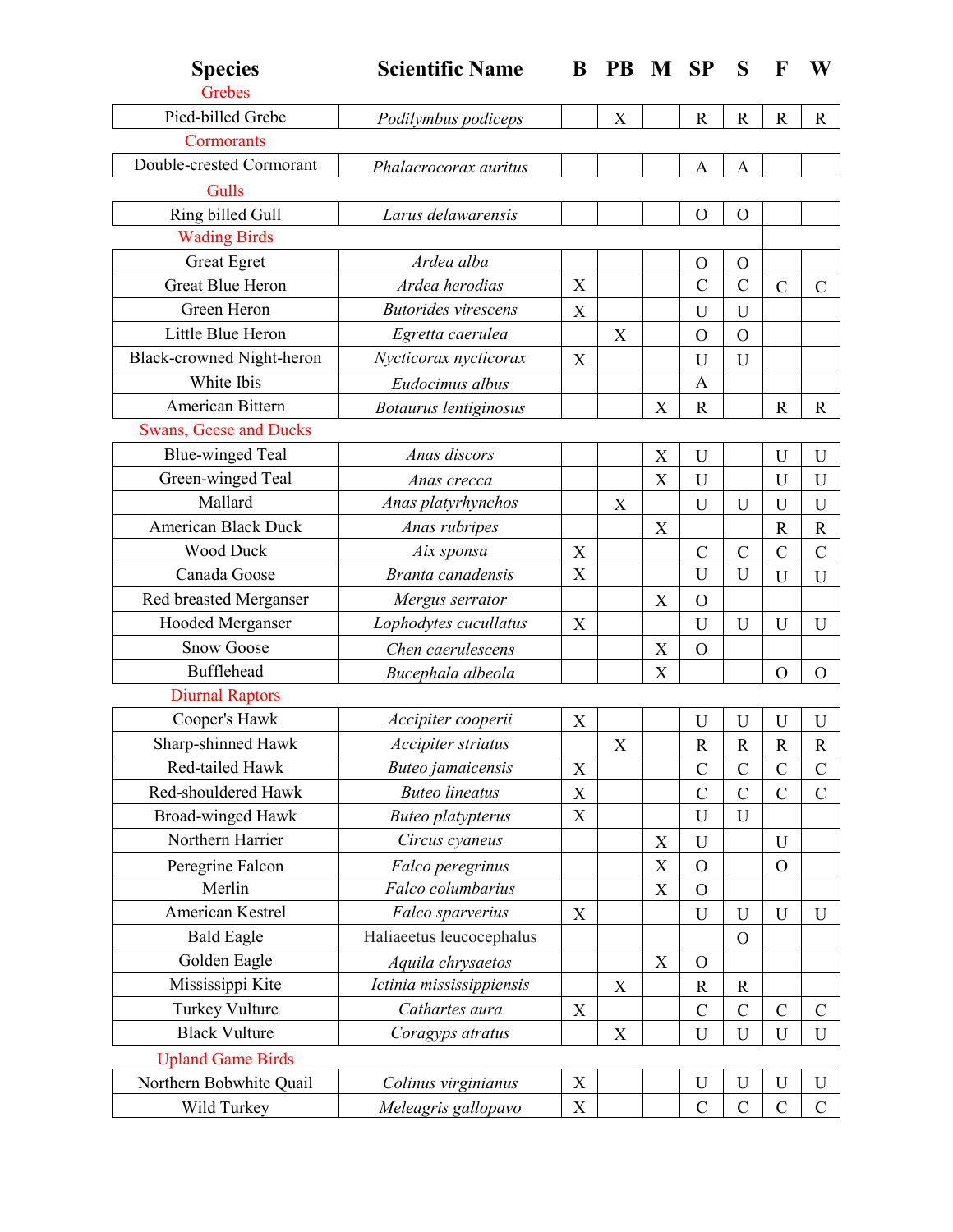| Purple Gallinule<br>Porphyrio martinicus<br>A<br>Common Gallinule<br>Gallinula galeata<br>X<br>$\mathcal{O}$<br>Porzana carolina<br>Sora<br>$\boldsymbol{\mathrm{X}}$<br>$\mathbf R$<br>$\mathbb{R}$ | X<br>$\overline{O}$ |  |                |           |
|------------------------------------------------------------------------------------------------------------------------------------------------------------------------------------------------------|---------------------|--|----------------|-----------|
|                                                                                                                                                                                                      |                     |  |                |           |
|                                                                                                                                                                                                      |                     |  |                |           |
|                                                                                                                                                                                                      |                     |  |                |           |
| $\overline{O}$                                                                                                                                                                                       |                     |  | Rallus elegans | King Rail |
| Virginia Rail<br>Rallus limicola<br>X<br>$\mathbf O$<br>$\mathcal{O}$                                                                                                                                |                     |  |                |           |
| Sandhill Crane<br>X<br>$\overline{O}$<br>Grus canadensis                                                                                                                                             |                     |  |                |           |
| Shorebirds                                                                                                                                                                                           |                     |  |                |           |
| Spotted Sandpiper<br>Actitis macularia<br>X<br>$\mathbb{R}$<br>$\mathbf R$                                                                                                                           |                     |  |                |           |
| Tringa solitaria<br>X<br>$\overline{O}$<br>Solitary Sandpiper<br>$\overline{O}$                                                                                                                      |                     |  |                |           |
| Wilson's Snipe<br>Gallinago delicata<br>U<br>X<br>U                                                                                                                                                  |                     |  |                |           |
| American Woodcock<br>$\mathbf U$<br>$\mathbf U$<br>X<br>$\mathbf U$<br>U<br>Scolopax minor                                                                                                           |                     |  |                |           |
| Killdeer<br>$\mathcal{C}$<br>$\mathcal{C}$<br>Charadrius vociferus<br>X<br>$\mathcal{C}$<br>$\mathcal{C}$                                                                                            |                     |  |                |           |
| X<br>$\mathbf O$<br><b>Greater Yellowlegs</b><br>Tringa melanoleuca                                                                                                                                  |                     |  |                |           |
| Whimbrel<br>$\boldsymbol{\mathrm{X}}$<br>Numenius phaeopus<br>$\overline{A}$                                                                                                                         |                     |  |                |           |
| <b>Pigeons and Doves</b>                                                                                                                                                                             |                     |  |                |           |
| <b>Eurasian Collared-Dove</b><br>Streptopelia decaocto<br>X<br>$\mathbf O$<br>$\mathbf O$                                                                                                            |                     |  |                |           |
| Zenaida macroura<br>Mourning Dove<br>X<br>$\mathcal{C}$<br>$\mathcal{C}$<br>$\overline{C}$<br>$\mathbf C$                                                                                            |                     |  |                |           |
| <b>Cuckoos and Allies</b>                                                                                                                                                                            |                     |  |                |           |
| Yellow-billed Cuckoo<br>X<br>U<br>U<br>Coccyxus aestivalis                                                                                                                                           |                     |  |                |           |
| Owls                                                                                                                                                                                                 |                     |  |                |           |
| Great Horned Owl<br>X<br>$\mathbf U$<br>$\mathbf U$<br>$\mathbf U$<br>U<br>Bubo virginianus                                                                                                          |                     |  |                |           |
| Eastern Screech-owl<br>Otus asio<br>X<br>U<br>$\mathbf U$<br>U<br>U                                                                                                                                  |                     |  |                |           |
| <b>Barred Owl</b><br>Strix varia<br>$\overline{C}$<br>$\overline{C}$<br>$\overline{C}$<br>$\mathcal{C}$<br>X                                                                                         |                     |  |                |           |
| <b>Goatsuckers and Swifts</b>                                                                                                                                                                        |                     |  |                |           |
| Chuck-wills-widow<br>Caprimulgus carolinensis<br>$\mathbf U$<br>X<br>U                                                                                                                               |                     |  |                |           |
| Whip-poor-will<br>Caprimulgus vociferus<br>$\mathcal{C}$<br>$\overline{C}$<br>X                                                                                                                      |                     |  |                |           |
| Chordeiles minor<br>Common Nighthawk<br>$\mathbf R$<br>$\mathbb{R}$<br>X                                                                                                                             |                     |  |                |           |
| Chimney Swift<br>$\mathbf R$<br>X<br>$\mathbb{R}$<br>Chaetura pelagica                                                                                                                               |                     |  |                |           |
| Hummingbirds                                                                                                                                                                                         |                     |  |                |           |
| Ruby-throated Hummingbird<br>Archilochus colubris<br>X<br>$\mathbf U$<br>$\mathbf U$                                                                                                                 |                     |  |                |           |
| Kingfishers                                                                                                                                                                                          |                     |  |                |           |
| <b>Belted Kingfisher</b><br>X<br>$\mathbf U$<br>$\mathbf U$<br>$\mathbf U$<br>Ceryle alcyon<br>U                                                                                                     |                     |  |                |           |
| Woodpeckers                                                                                                                                                                                          |                     |  |                |           |
| Northern Flicker<br>Colaptes auratus<br>X<br>$\mathbf U$<br>$\mathbf U$<br>U<br>U                                                                                                                    |                     |  |                |           |
| Pileated Woodpecker<br>Dryocopus pileatus<br>$\overline{C}$<br>$\mathcal{C}$<br>$\mathcal{C}$<br>X<br>$\mathcal{C}$                                                                                  |                     |  |                |           |
| Downy Woodpecker<br>Picoides pubescens<br>$\mathbf X$<br>U<br>$\mathbf U$<br>U<br>$\mathbf U$                                                                                                        |                     |  |                |           |
| Hairy Woodpecker<br>Picoides villosus<br>X<br>$\mathbb{R}$<br>$\mathbf R$<br>$\mathbb{R}$<br>$\mathbb{R}$                                                                                            |                     |  |                |           |
| Red-bellied Woodpecker<br>Melanerpes carolinus<br>$\mathcal{C}$<br>$\mathcal{C}$<br>$\mathcal{C}$<br>$\mathcal{C}$<br>X                                                                              |                     |  |                |           |
| Red-headed Woodpecker<br>Melanerpes erythrocephalus<br>X<br>$\mathcal{C}$<br>$\mathcal{C}$<br>$\mathbf U$<br>U                                                                                       |                     |  |                |           |
| Yellow-bellied Sapsucker<br>Sphyrapicus varius<br>$\mathbf X$<br>$\mathbf R$<br>$\mathbf R$                                                                                                          |                     |  |                |           |
| <b>Tyrant Flycatchers</b>                                                                                                                                                                            |                     |  |                |           |
| Olive-sided Flycatcher<br>Contopus cooperi<br>$\mathbf X$<br>$\mathbf U$<br>$\mathbf U$                                                                                                              |                     |  |                |           |
| Eastern Wood-Pewee<br>Contopus virens<br>$\mathbf C$<br>$\mathbf C$<br>X                                                                                                                             |                     |  |                |           |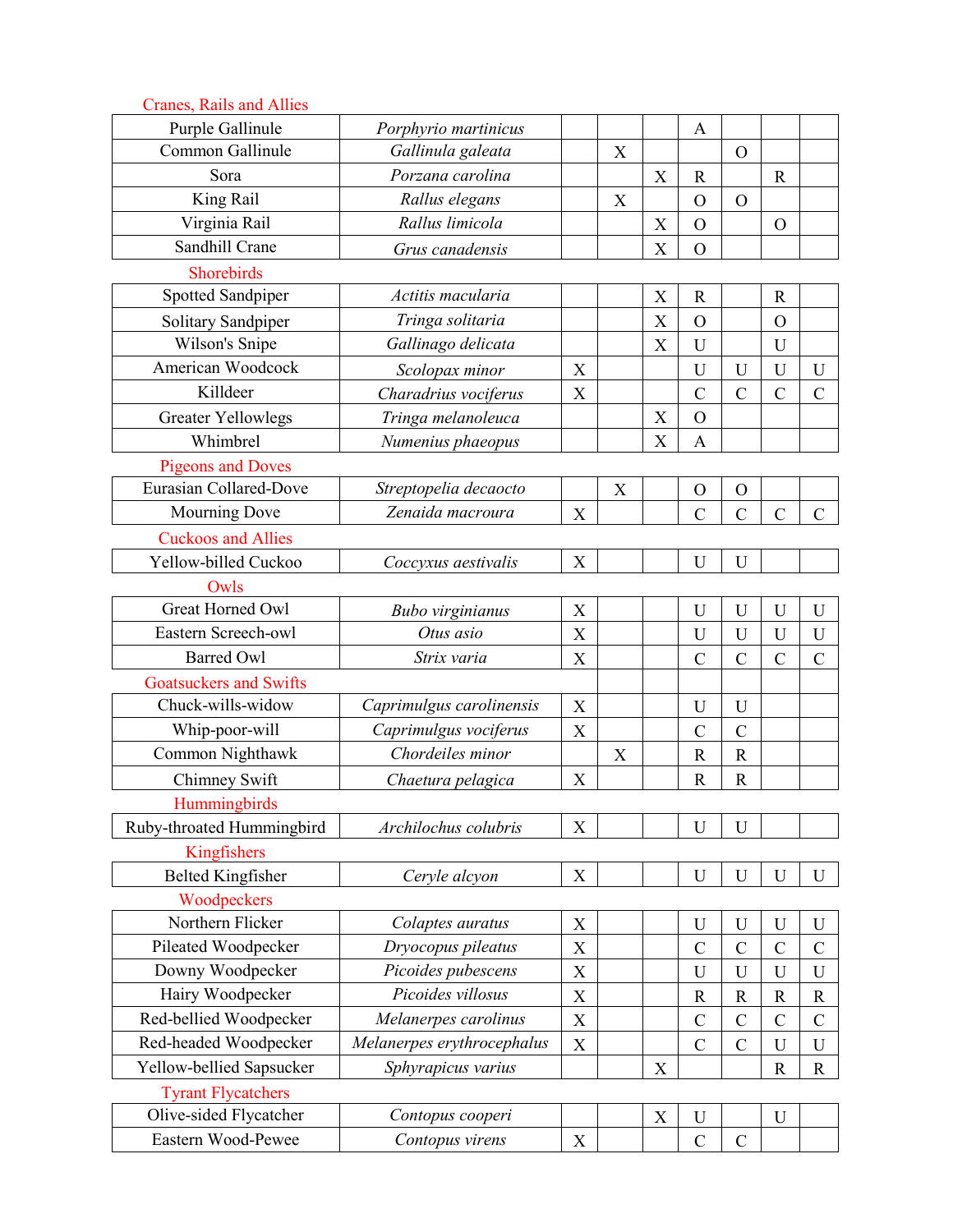| Acadian Flycatcher             | Empidonax virescens        | X           |   |                           | U              | U              |                |                |
|--------------------------------|----------------------------|-------------|---|---------------------------|----------------|----------------|----------------|----------------|
| Great Crested Flycatcher       | Myiarchus crinitus         | X           |   |                           | U              | U              |                |                |
| <b>Eastern Phoebe</b>          | Sayornis phoebe            | $\mathbf X$ |   |                           | $\overline{C}$ | $\mathcal{C}$  | $\mathcal{C}$  | $\overline{C}$ |
| Eastern Kingbird               | Tyrannus verticalis        | X           |   |                           | $\mathbf U$    | U              |                |                |
| Empidonax sp.                  |                            |             |   | X                         | $\overline{O}$ |                | $\overline{O}$ |                |
| <b>Shrikes and Vireos</b>      |                            |             |   |                           |                |                |                |                |
| Yellow-throated Vireo          | Vireo flavifrons           | X           |   |                           | U              | U              |                |                |
| Warbling Vireo                 | Vireo gilvus               |             |   | $\boldsymbol{\mathrm{X}}$ | $\mathbf R$    |                |                |                |
| White-eyed Vireo               | Vireo griseus              | X           |   |                           | $\mathcal{C}$  | $\mathcal{C}$  |                |                |
| Red-eyed Vireo                 | Vireo olivaceus            | $\mathbf X$ |   |                           | $\overline{C}$ | $\overline{C}$ |                |                |
| Philadelphia Vireo             | Vireo philadelphicus       |             |   | X                         | $\overline{O}$ |                |                |                |
| <b>Blue-headed Vireo</b>       | Vireo solitarius           |             |   | $\mathbf X$               | ${\bf R}$      |                |                |                |
| Loggerhead Shrike              | Lanius excubitor           |             | X |                           | $\overline{O}$ | $\mathcal{O}$  |                |                |
| Jays, Crows and Allies         |                            |             |   |                           |                |                |                |                |
| <b>American Crow</b>           | Corvus brachyrhynchos      | X           |   |                           | $\mathcal{C}$  | $\mathcal{C}$  | $\mathcal{C}$  | $\mathcal{C}$  |
| Fish Crow                      | Corvus ossifragus          |             |   | X                         | A              |                |                |                |
| <b>Blue Jay</b>                | Cyanocitta cristata        | $\mathbf X$ |   |                           | $\overline{C}$ | $\mathcal{C}$  | $\mathcal{C}$  | $\mathcal{C}$  |
| Larks                          |                            |             |   |                           |                |                |                |                |
| Horned Lark                    | Eremphila alpestris        |             |   | X                         |                |                |                | $\mathbf{O}$   |
| <b>Swallows</b>                |                            |             |   |                           |                |                |                |                |
| <b>Barn Swallow</b>            | Hirundo rustica            | X           |   |                           | $\mathcal{C}$  | $\mathcal{C}$  |                |                |
| <b>Cliff Swallow</b>           | Petrochelidon pyrrhonata   |             |   | X                         | $\overline{O}$ |                |                |                |
| Purple Martin                  | Progne subis               | X           |   |                           | $\mathbb{R}$   | $\mathbb{R}$   |                |                |
| Rough-winged Swallow           | Stelgidopteryx serripennis | X           |   |                           | $\mathcal{C}$  | $\overline{C}$ |                |                |
| <b>Tree Swallow</b>            | Tachycineta bicolor        |             |   | X                         | $\mathbb{R}$   |                |                |                |
| <b>Bank Swallow</b>            | Riparia riparia            |             |   | X                         | $\overline{O}$ |                |                |                |
| <b>Chickadees and Allies</b>   |                            |             |   |                           |                |                |                |                |
| <b>Tufted Titmouse</b>         | <b>Baeolophus bicolor</b>  | X           |   |                           | $\mathcal{C}$  | $\mathcal{C}$  | $\mathcal{C}$  | $\mathcal{C}$  |
| Carolina Chickadee             | Poecile carolinensis       | X           |   |                           | $\overline{C}$ | $\overline{C}$ | $\overline{C}$ | $\overline{C}$ |
| <b>Nuthatches and Creepers</b> |                            |             |   |                           |                |                |                |                |
| Red-breasted Nuthatch          | Sitta canadensis           |             |   | X                         |                |                | $\mathbf R$    | R              |
| White-breasted Nuthatch        | Sitta carolinensis         | X           |   |                           | $\mathcal{C}$  | $\mathcal{C}$  | $\mathcal{C}$  | $\mathcal{C}$  |
| <b>Brown-headed Nuthatch</b>   | Sitta pusilla              | X           |   |                           | U              | U              | U              | U              |
| <b>Brown Creeper</b>           | Certhia americana          |             |   | $\boldsymbol{\mathrm{X}}$ |                |                | $\mathbf R$    | $\mathbf R$    |
| Wrens                          |                            |             |   |                           |                |                |                |                |
| Carolina Wren                  | Thryothorus ludovicianus   | X           |   |                           |                |                |                |                |
| House Wren                     | Troglodytes aedon          |             | X |                           | $\mathbf O$    |                |                |                |
| Winter Wren                    | Troglodytes troglodytes    |             |   | X                         |                |                | $\mathbf O$    | $\mathbf O$    |
| Sedge Wren                     | Cistothorus platensis      |             |   | X                         | $\mathbf O$    |                | $\mathcal{O}$  |                |
| Marsh Wren                     | Cistothorus palustris      |             |   | $\mathbf X$               | $\mathbf O$    |                | $\mathcal{O}$  |                |
| O. W. Warblers and Thrushes    |                            |             |   |                           |                |                |                |                |
| Ruby-crowned Kinglet           | Regulus calendula          |             |   | X                         |                |                | U              | $\mathbf U$    |
| Golden-crowned Kinglet         | Regulus satrapa            |             |   | $\mathbf X$               |                |                | U              | U              |
| <b>Blue-gray Gnatcatcher</b>   | Poliptila caerulea         | X           |   |                           | $\mathcal{C}$  | $\mathbf C$    |                |                |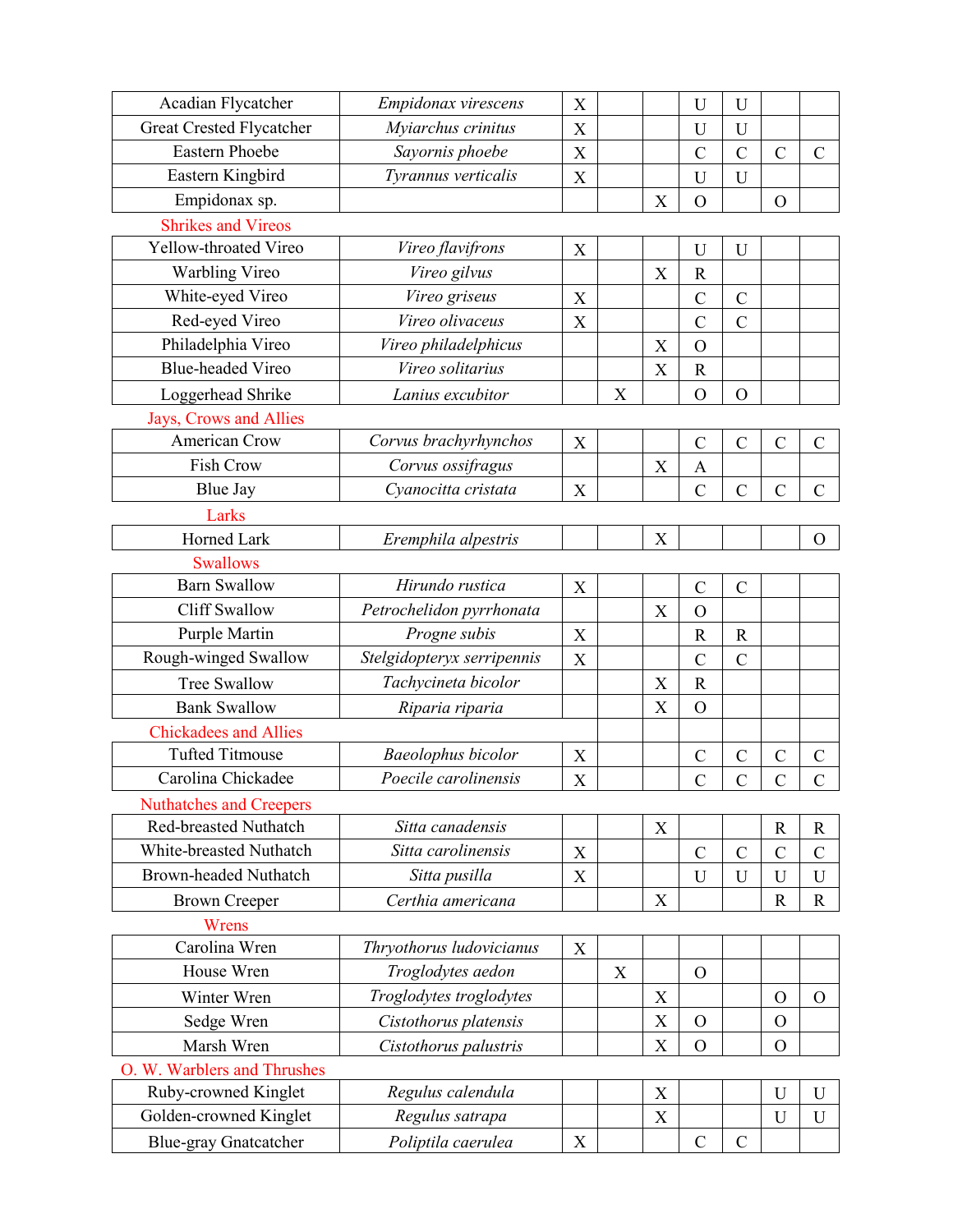| Hermit Thrush                       | Catharus guttatus       |                           |             | $\boldsymbol{\mathrm{X}}$ |                |                | U              | U              |
|-------------------------------------|-------------------------|---------------------------|-------------|---------------------------|----------------|----------------|----------------|----------------|
| Gray-cheeked Thrush                 | Catharus minimus        |                           |             | X                         | $\Omega$       |                |                |                |
| Swainson's Thrush                   | Catharus ustulatus      |                           |             | $\mathbf X$               | $\overline{O}$ |                |                |                |
| Wood Thrush                         | Hylocichla mustelina    | X                         |             |                           | $\mathcal{C}$  | $\mathcal{C}$  |                |                |
| Eastern Bluebird                    | Sialia sialis           | X                         |             |                           | $\mathsf{C}$   | $\mathcal{C}$  | $\mathcal{C}$  | $\mathcal{C}$  |
| American Robin                      | Turdus migratorius      | X                         |             |                           | $\overline{C}$ | $\overline{C}$ | $\overline{C}$ | $\overline{C}$ |
| <b>Mimids</b>                       |                         |                           |             |                           |                |                |                |                |
| Gray Catbird                        | Dumetella carolinensis  | X                         |             |                           | $\mathbb{R}$   | $\mathbf R$    |                |                |
| Northern Mockingbird                | Mimus polyglottos       | X                         |             |                           | $\mathcal{C}$  | $\mathcal{C}$  | $\mathbf C$    | $\mathcal{C}$  |
| <b>Brown Thrasher</b>               | Toxostoma rufum         | X                         |             |                           | U              | U              | U              | U              |
| <b>Starlings and Mynas</b>          |                         |                           |             |                           |                |                |                |                |
| <b>European Starling</b>            | Sturnus vulgaris        | $\mathbf X$               |             |                           | $\mathcal{C}$  | $\mathcal{C}$  | $\mathcal{C}$  | $\mathcal{C}$  |
| Pipits                              |                         |                           |             |                           |                |                |                |                |
| American Pipit                      | Anthus rubescens        |                           |             | X                         |                |                |                | $\mathbf O$    |
| Waxwings                            |                         |                           |             |                           |                |                |                |                |
| <b>Cedar Waxwings</b>               | Bombycilla cedrorum     |                           |             | X                         | $\mathbb{R}$   |                | $\mathbf R$    | $\mathbf R$    |
| <b>Wood Warblers</b>                |                         |                           |             |                           |                |                |                |                |
| Kentucky Warbler                    | Geothlypis formosa      | X                         |             |                           | $\mathbb{R}$   | $\mathbb{R}$   |                |                |
| Common Yellowthroat                 | Geothlypis trichas      | X                         |             |                           | $\overline{C}$ | $\overline{C}$ |                |                |
| Worm-eating Warbler                 | Helmitheros vermivora   | X                         |             |                           | $\mathbf R$    | $\mathbf R$    |                |                |
| Yellow-breasted Chat                | Icteria virens          | X                         |             |                           | $\mathcal{C}$  | $\mathcal{C}$  |                |                |
| Black-and-white Warbler             | Mniotilta varia         | X                         |             |                           | U              | U              |                |                |
| Tennessee Warbler                   | Oreothlypis peregrina   |                           |             | X                         | $\overline{O}$ |                |                |                |
| Nashville Warbler                   | Oreothlypis ruficapilla |                           |             | X                         | $\overline{O}$ |                |                |                |
| Louisiana Waterthrush               | Parkesia motacilla      | $\boldsymbol{\mathrm{X}}$ |             |                           | $\mathbf R$    | $\mathbb{R}$   |                |                |
| Northern Waterthrush                | Parkesia noveboracensis |                           |             | X                         |                |                | $\Omega$       |                |
| Prothonotary Warbler                | Protonotaria citrea     | X                         |             |                           | $\mathbf R$    | $\mathbb{R}$   |                |                |
| Ovenbird                            | Seiurus aurocapillus    | X                         |             |                           | $\mathbb{R}$   | $\mathbf R$    |                |                |
| Northern Parula                     | Setophaga americana     | X                         |             |                           | $\mathcal{C}$  | $\mathcal{C}$  |                |                |
| Bay-breasted Warbler                | Setophaga castanea      |                           |             | $\boldsymbol{\mathrm{X}}$ | $\mathbb{R}$   |                |                |                |
| Cerulean Warbler                    | Setophaga cerulea       |                           |             | X                         | $\Omega$       |                |                |                |
| Yellow-rumped Warbler               | Setophaga coronata      |                           |             | $\boldsymbol{\mathrm{X}}$ |                |                | $\mathcal{C}$  | $\mathcal{C}$  |
| Prairie Warbler                     | Setophaga discolor      | X                         |             |                           | $\mathcal{C}$  | $\mathcal{C}$  |                |                |
| Yellow-throated Warbler             | Setophaga dominica      | X                         |             |                           | U              | U              |                |                |
| Blackburnian Warbler                | Setophaga fusca         |                           |             | X                         | $\mathbb{R}$   |                |                |                |
| Magnolia Warbler                    | Setophaga magnolia      |                           |             | $\boldsymbol{\mathrm{X}}$ | ${\bf R}$      |                | $\mathbb{R}$   |                |
| Palm Warbler                        | Setophaga palmarum      |                           |             | X                         |                |                | ${\bf R}$      | $\mathbf R$    |
| Chestnut-sided Warbler              | Setophaga pensylvanica  |                           |             | X                         | $\mathbf R$    |                |                |                |
| Pine Warbler                        | Setophaga pinus         | X                         |             |                           | $\overline{C}$ | $\mathcal{C}$  | $\mathcal{C}$  | $\mathcal{C}$  |
| American Redstart                   | Setophaga ruticilla     | X                         |             |                           | $\mathbf R$    | $\mathbb{R}$   |                |                |
| <b>Black-throated Green Warbler</b> | Setophaga virens        |                           | X           |                           | $\mathbf U$    | $\mathbf R$    |                |                |
| <b>Blue-winged Warbler</b>          | Vermivora cyanoptera    |                           | $\mathbf X$ |                           | $\mathbf U$    | $\mathbf R$    |                |                |
| Hooded Warbler                      | Wilsonia citrina        | X                         |             |                           | $\mathcal{C}$  | $\mathcal{C}$  |                |                |
| Golden-winged Warbler               | Vermivora chrysoptera   |                           |             | $\boldsymbol{\mathrm{X}}$ | $\overline{O}$ |                |                |                |